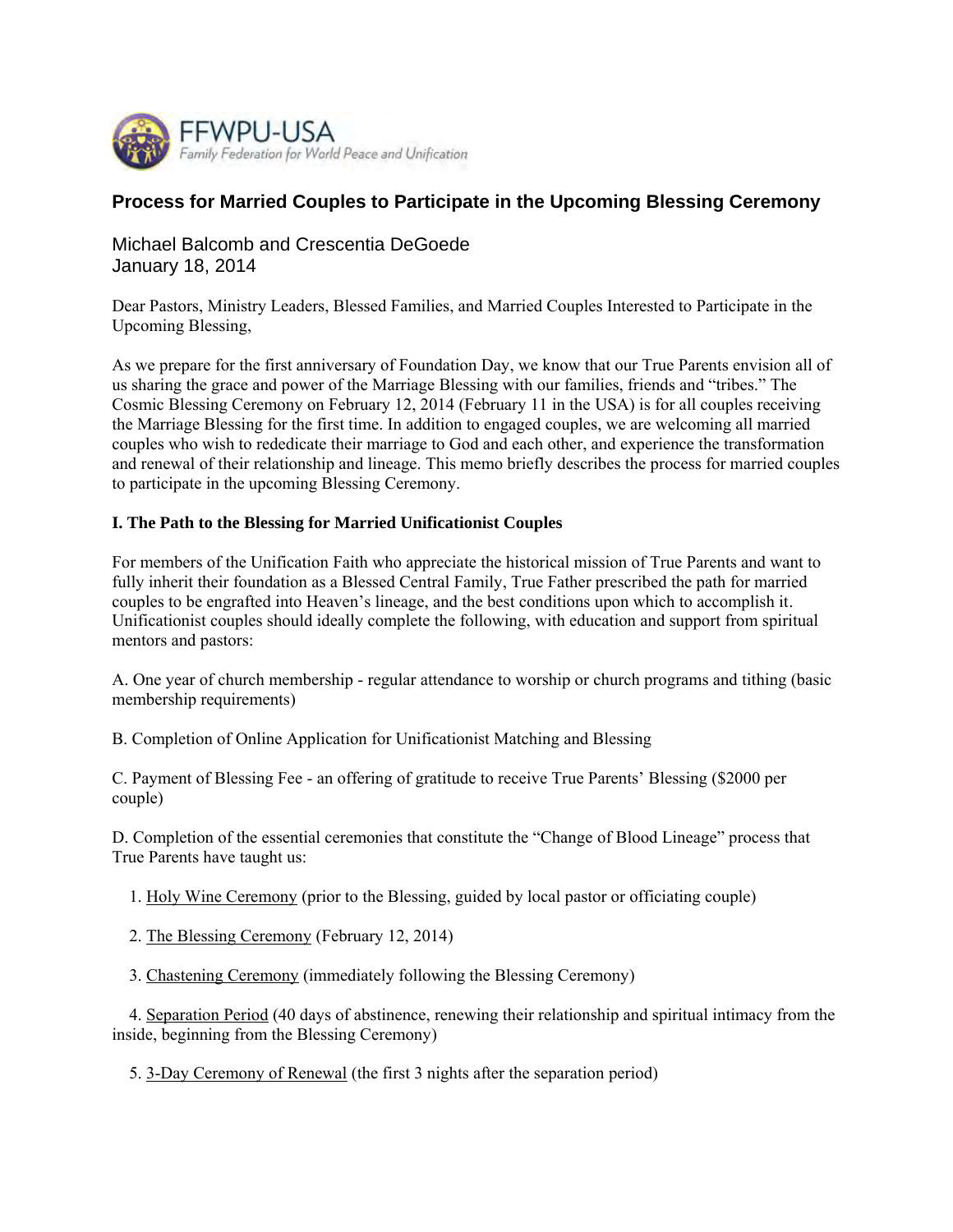#### **II. The Path to the Blessing for Non-Unificationist Married Couples**

Due to the foundation that True Parents' and earlier Blessed Families have established, the gate of the Blessing has been opened to all couples that embrace the ideals and values of the Marriage Blessing. Married Couples who are Ambassadors for Peace, clergy of other faiths, associates, friends or family of Unificationists are welcome to join the Blessing with more simple conditions and commitments. We recommend the following, with the support of Unificationist mentors or pastors:

A. Basic education on the meaning and value of the Blessing - See the 17-minute video and 5-minute testimony prepared for Non-Unificationist couples at bfm.familyfed.org/blessing/

B. Commitment to the Essence of the 4 Vows:

1. Creating a family of which God can be proud

2. Absolute fidelity to one's spouse - no adultery, no divorce

 3. Raising children to inherit these values, passing them on to future generations, practicing purity before marriage and fidelity in marriage

4. Loving all people and families of the world beyond race and religion, as God does.

C. Completion of Online Application for Unificationist Matching and Blessing

D. Payment of the Blessing Fee - in gratitude for receiving the Blessing of True Parents. The recommended minimum amount is \$210 per couple, but couples can choose to offer more if they feel inspired to do so.

E. The 5 Ceremonial Steps of Changing the Blood Lineage for Non-Unificationists.

We should clearly educate all previously-married couples about the meaning and process of renewing their position as God's sons and daughters. The video linked above explains each of the 5 ceremonial steps of the Blessing process. Couples will complete the first 3 at the Blessing Ceremony, and we encourage and guide them to take the final 2 immediately following the Blessing, or as soon as they can.

#### **III. Registration for Married Couples**

In order to participate in the Cosmic Blessing Ceremony, married couples must register by February 2 using the online Application for Unificationist Matching and Blessing at fs6.formsite.com/hsauwc/matching\_blessing\_app/form\_login.html. To complete the application:

A. Select the "Process for Married Couples."

B. Fill out the required information directly on the application.

C. Upload individual photos and marriage certificate.

D. Download the "Pledge for the Blessing Ceremony" form (available in the application). Completely fill out the form, and upload to the application.

E. Pay the Blessing fee by Paypal, check, or debit/credit card.